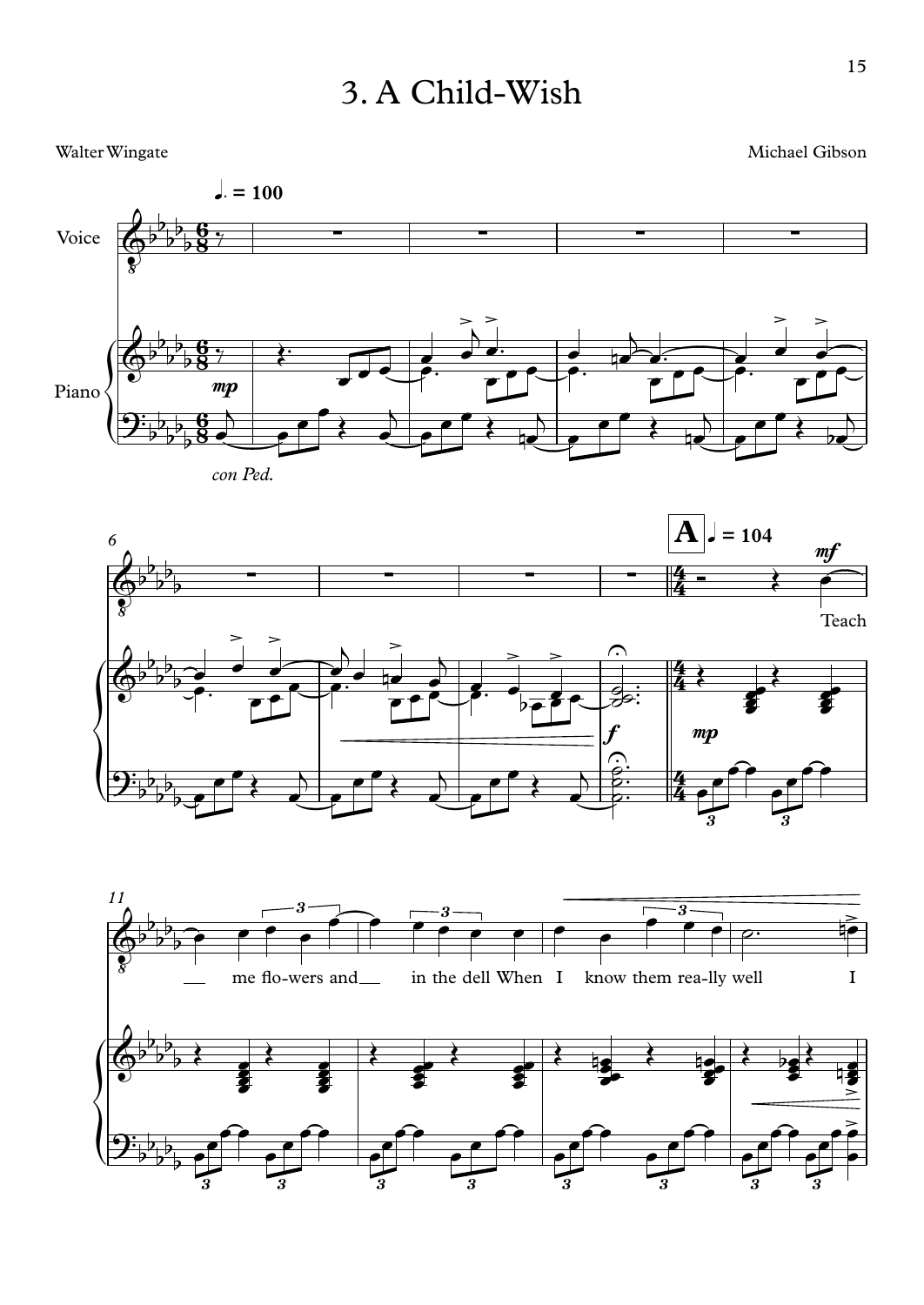





16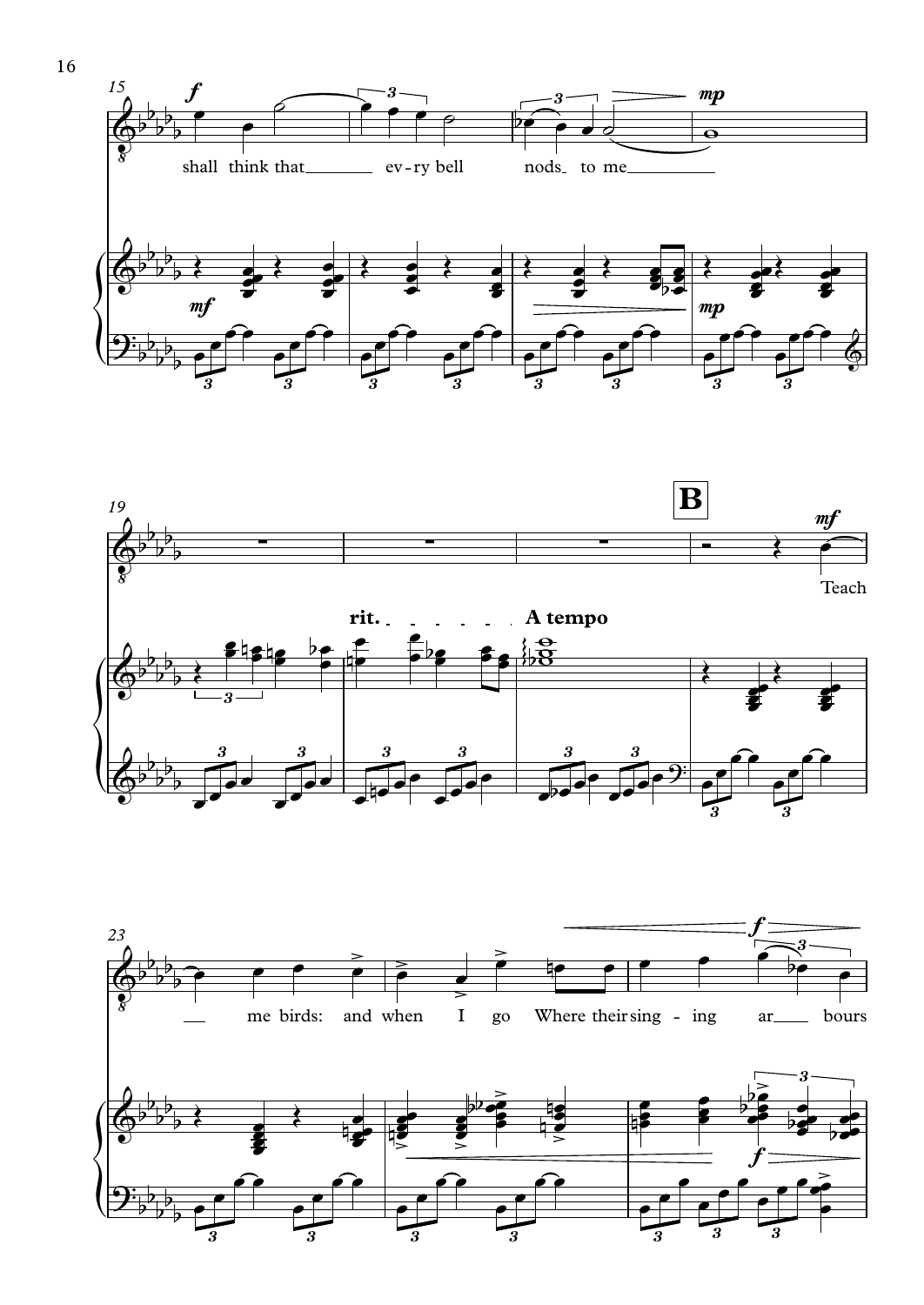



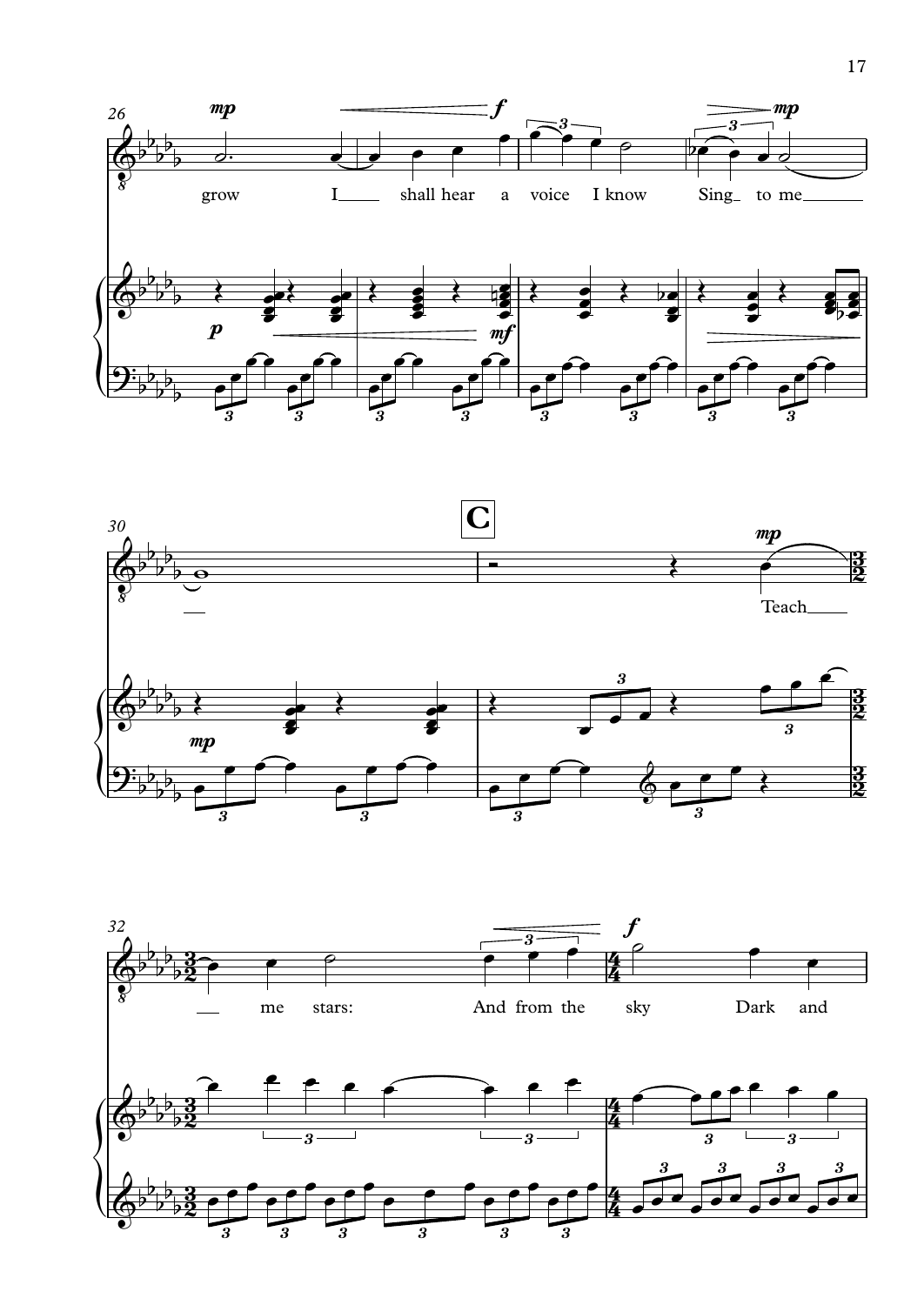



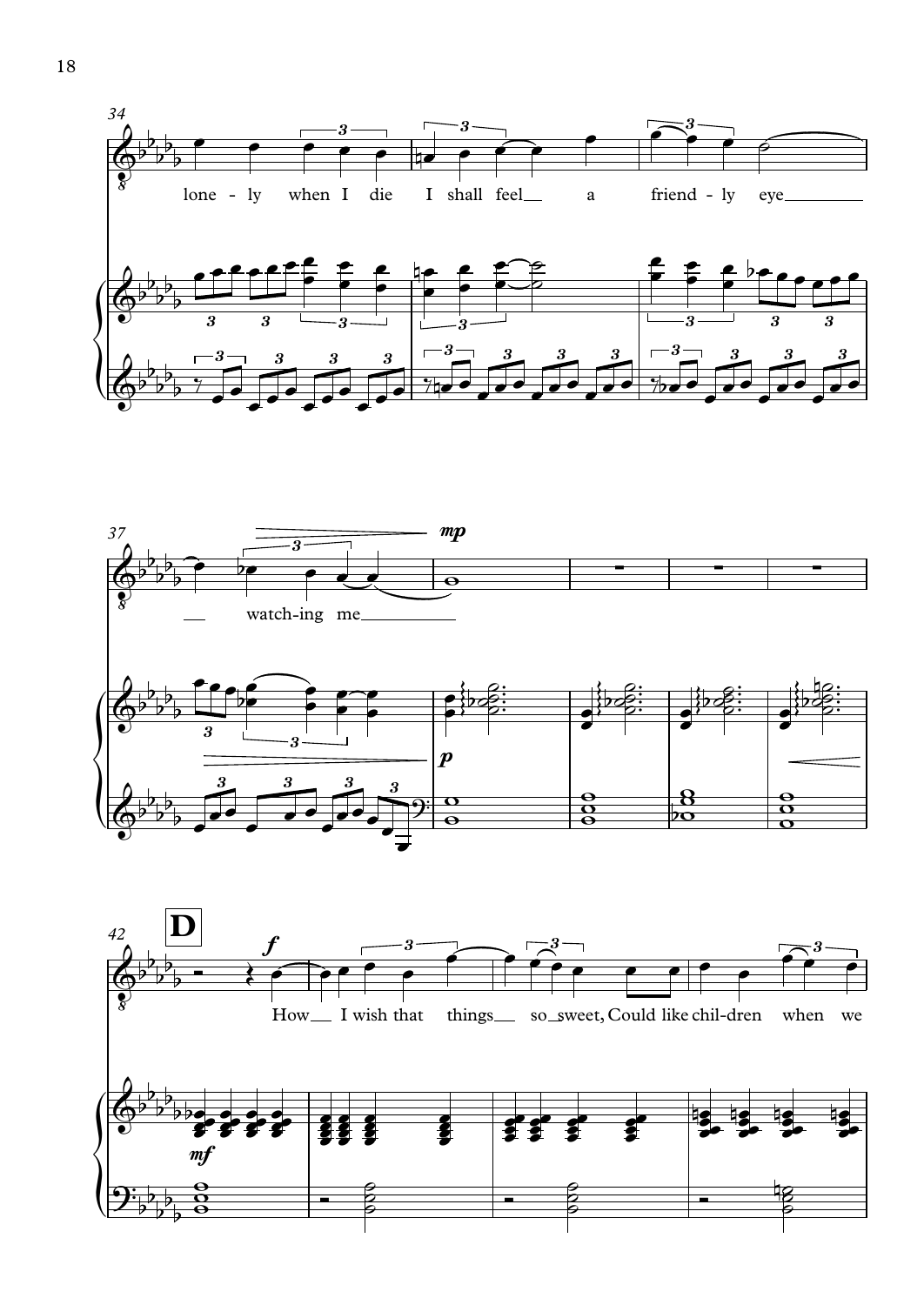